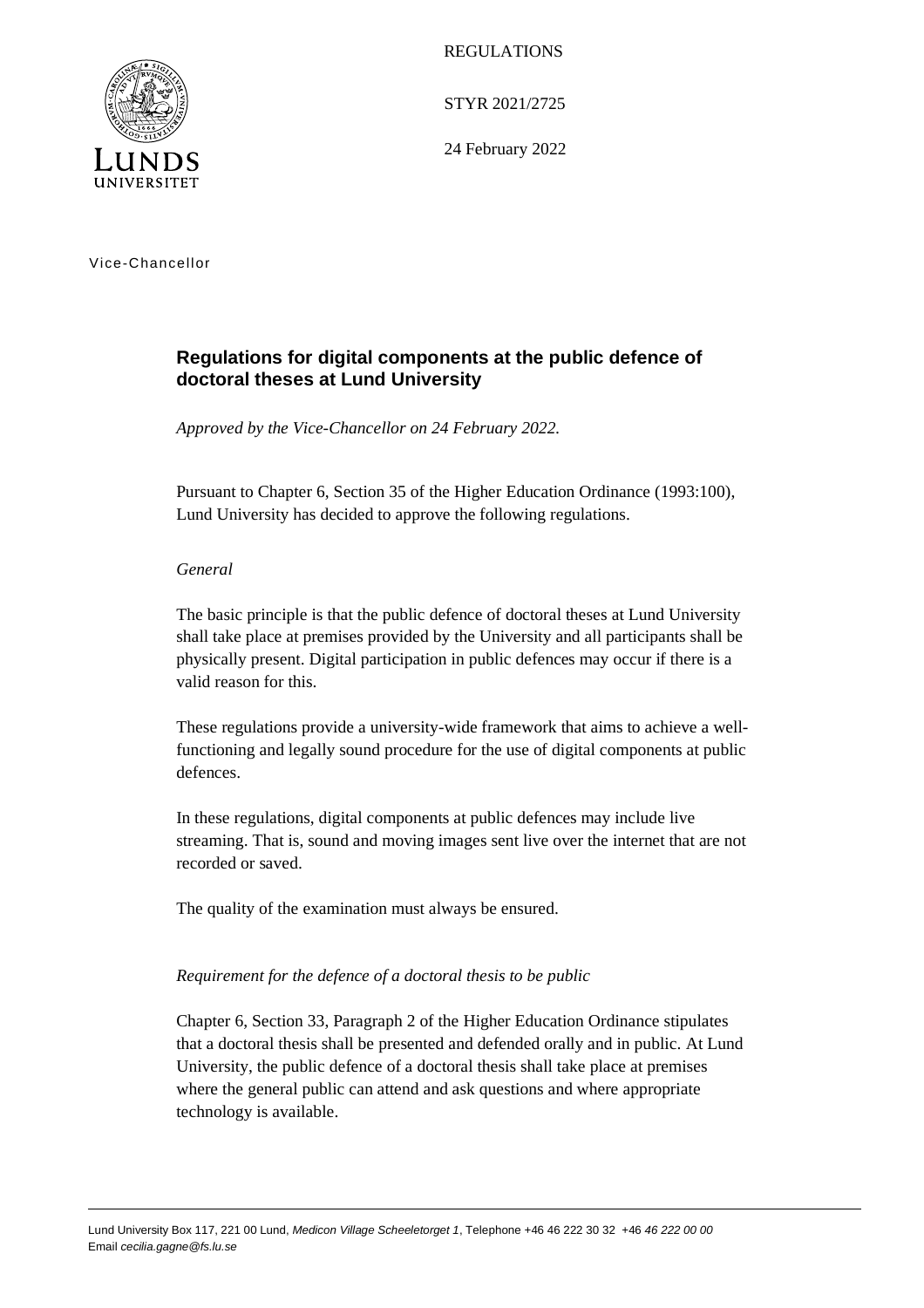According to the *Regulations for doctoral education at Lund University* 12.1, the public defence of a thesis shall be announced at least three weeks in advance. At the time of the announcement of the public defence of a thesis, the public shall be informed about the location of the defence, the digital components to be used, if live streaming is to take place and, if so, that part of the premises are to be excluded from the live streaming. If the defence is to have digital components, a link to the public defence can, if so desired, be shared with the general public including information about digital participation in the defence. This option does not need to ensure the possibility for online participants to ask questions.

#### *Decisions on digital components at a public defence*

Decisions on digital components at a public defence are to be taken by the Faculty Board following an overall assessment of the circumstances of each case. Decision-making rights can be delegated to the Dean or person appointed by the Dean; however, no further delegation is permitted. Simultaneously, a decision is to be taken on the appointment of substitutes for the members of the examining committee. Decisions on substitutes shall be taken with consideration to the regulations for the qualifications and composition of the examining committee as well as the rules on conflict of interest.

Faculties shall decide on the measures to be taken if the external reviewer and/or examining committee members need to withdraw their participation at short notice. The external reviewer may be replaced by a member of the examining committee and committee members who are unable to participate may be replaced by a substitute in accordance with the above.

Decisions on digital components at a public defence shall be taken following consultation with the doctoral student and the principal supervisor. The doctoral student is to be made aware of the digital components to be used at the public defence. The doctoral student's wishes are to be taken into consideration regarding whether the external reviewer is to participate digitally.

#### *Presence at the final examination*

Public defences at Lund University shall be held at premises provided by the University. If digital components are to be used, the doctoral student and the chair of the public defence must be physically present at the public defence. At least one of the doctoral student's supervisors and two members of the examining committee must also be physically present at the public defence, unless special circumstances apply. Other members of the examining committee, other supervisors and the external reviewer may participate digitally. The member selected as the chair of the examining committee's meeting is to be one of the members who was physically present at the public defence.